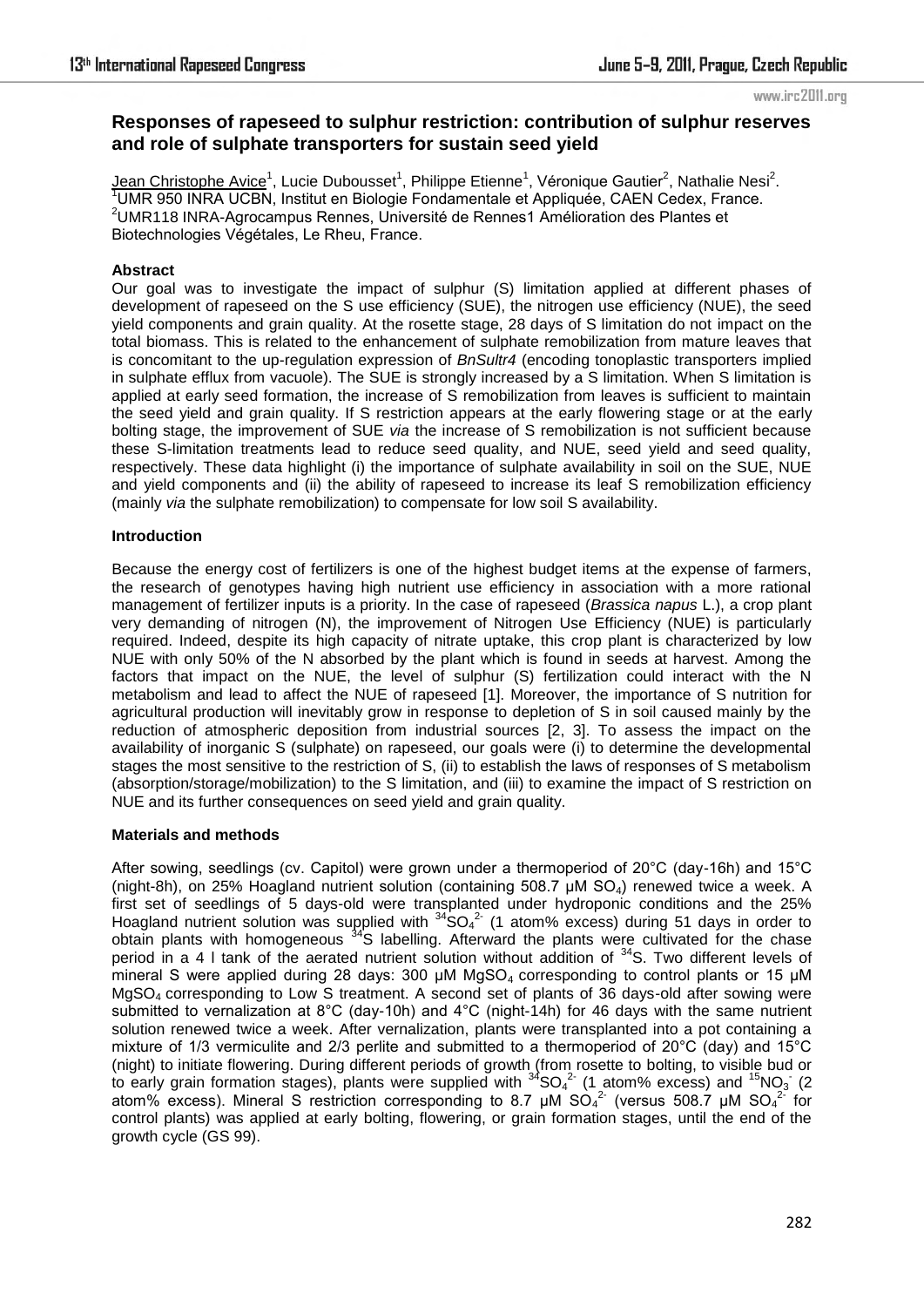The seed yield and number of seeds per plant were determined at harvest (GS 99) for 8 replicates per treatment. At GS 99, the different parts of plants (lateral roots, taproot, leaves, stem, floral stem, pod walls and seeds) were weighed, freeze-dried and ground to a fine powder for elemental and isotope analyses. The mature seeds were used for analyses of oil and glucosinolate contents and the determination of fatty acids composition. The expression of *BnSultr4;1* and *4;2*, two genes encoding tonoplastic sulphate transporters implied in sulphate remobilization in leaf [4] was also followed in order to determine the physiological mechanisms induced by S depletion. The use of stable isotope  $34$ S and  $15$ N allowed (i) to quantify the flux of S at the whole plant level during the ontogenetic cycle, (ii) to determine the origin of S found in seeds, (iii) to identify the source tissues and the nature of remobilized S reserves, and (iv) to evaluate the impact of S limitation on SUE and NUE [5, 6].

#### **Results and Discussion**

#### *Impact of S limitation at the rosette stage:*

In response to a moderate S restriction (28 days) applied to an early vegetative stage of development (rosette), rapeseed maintains a growth rate similar to plants well supplied with sulphate (control) [5]. This is concomitant with an efficient remobilization of S reserves from mature and old leaves (Fig. 1A). The remobilization of S reserves is not due to an acceleration of leaf senescence but is largely associated to a vacuolar efflux of sulphate implying BnSultr4 transporters (Fig. 1B) [4, 5].



**Fig. 1.** Changes in the S-sulphate amount in the old leaf (**A**) and relative expression of *BnSultr4;1* gene expression in the expanding leaf (**B**) of rapeseed in control plants and, sulphate limited plants (Low S) for 28 days at the rosette stage. Vertical bars indicate ± s.e. of the mean (*n*=4) when larger than the symbol. Different letters indicate that mean values are significantly different at a given date (*p*<0.05).

At rosette stage, our data suggest that to sustain the S demand for growth under S restriction, vacuolar  $SO_4^2$  is specifically remobilized in Low S conditions without any acceleration of leaf senescence, and SO<sub>4</sub><sup>2</sup> mobilization is related to an up-regulation of *BnSultr4;1* and *BnSultr4;2* expression [4, 5].

#### *Impact of S restriction applied at the early bolting, flowering or seed formation stages:*

S harvest index (SHI, Table 1) is largely enhanced when S limitation is applied at early seed formation while N harvest index (NHI, Table 1) is only reduced by a S restriction occurring at the beginning of bolting stage.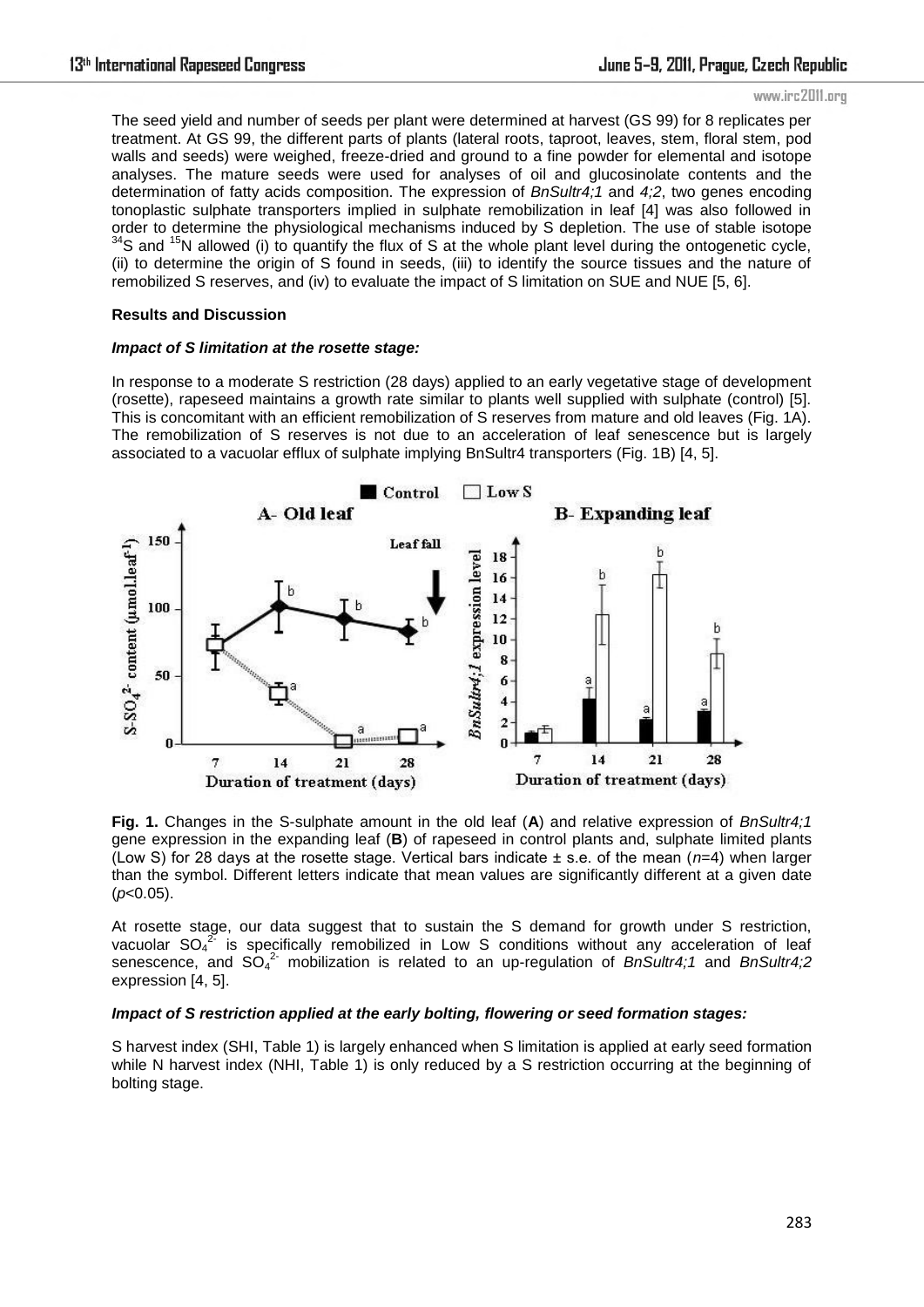**Table 1.** S harvest index (SHI, % of plant S in seeds), N harvest index (NHI, % of plant N in seeds), S utilization efficiency (SUE) and N utilization efficiency (NUE) expressed as mg of mature seed DM /mg of S or N in shoots at GS99 in control plants and plants subjected to S limitation at different stages. The values correspond to the mean ±SE (*n*=4) and different letters indicate that mean values are significantly different (*p*<0.05).

|                                                                                                   | <b>SHI</b> | <b>NHI</b> | <b>SUE</b>                                                                                      | <b>NUE</b> |
|---------------------------------------------------------------------------------------------------|------------|------------|-------------------------------------------------------------------------------------------------|------------|
| <b>Control</b>                                                                                    |            |            | $26 \pm 1.3^{\text{a}}$ 49 $\pm 2.1^{\text{b}}$ 81 $\pm 5.8^{\text{a}}$ 32 $\pm 2.1^{\text{b}}$ |            |
| S limitation at early bolting                                                                     |            |            | $25 \pm 2.2^{\circ}$ 35 $\pm 3.9^{\circ}$ 203 $\pm 26^{\circ}$ 18 $\pm 2.7^{\circ}$             |            |
| S limitation at early flowering                                                                   |            |            | $45 \pm 1.8^{\circ}$ 54 $\pm 1.9^{\circ}$ 461 $\pm 24^{\circ}$ 48 $\pm 5.6^{\circ}$             |            |
| S limitation at early seed formation 55 ±1.7° 53 ±2.7 <sup>b</sup> 379 ±24° 39 ±3.9 <sup>bc</sup> |            |            |                                                                                                 |            |

In all S limitation treatments, the S use efficiency (SUE, Table 1) was strongly increased and finally the number of seeds per plant (Fig. 2A) was not affected compared to control. However, S restriction applied at the beginning of the bolting stage led to a decline of seed yield (-33%), viability and seed quality resulting in a decrease in protein content (-10%), oil (-30%) (Fig. 2B) and fatty acid ω3 and ω6 (Fig. 2C). At bolting stage, the S limitation also causes a decrease in NUE (Table 1) despite sufficient availability of mineral N.



**Fig. 2.** Number of seeds per plants (**A**), seed composition in protein, oil and glucosinolates determined by NIRS (**B**), and fatty acids composition (**C**) in seeds harvested at GS 99 from plants supplied with ample sulphate (Control) or S-limited at the beginning of bolting, flowering or grain formation stages. The values correspond to the mean ±SE (*n*=4). Different letters indicate that mean values are significantly different (*p*<0.05). C18:3= ω3, C18:2= ω6, C18:1= oleic acid.

When S limitation was applied at early flowering stage, SUE, NUE (Table 1) and the sulphur remobilization efficiency (SRE) to seeds increased, but not enough to maintain seed quality,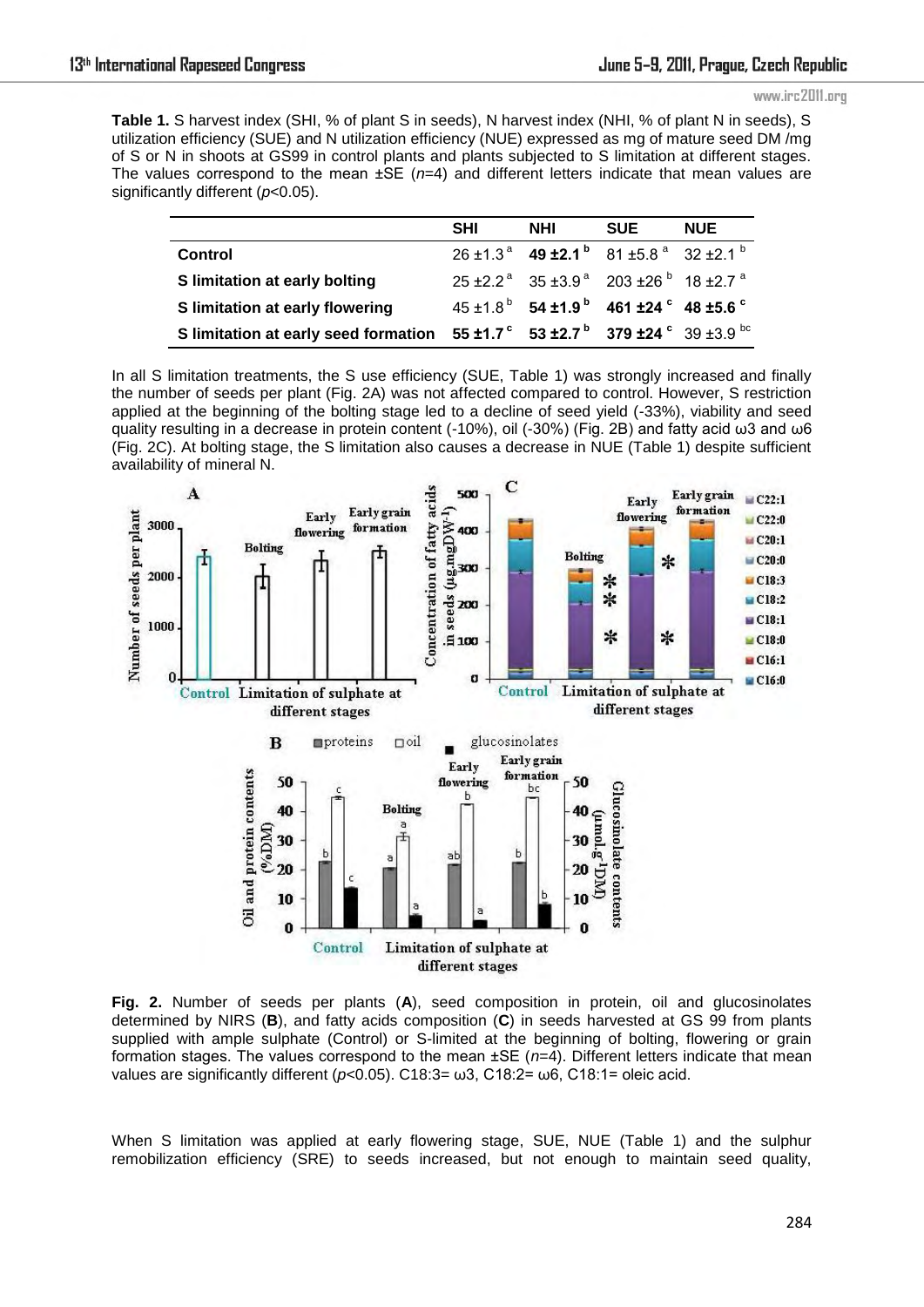especially oil content (Fig. 2B) and fatty acid composition (decrease of fatty acid ω6 and oleic acid; Fig. 2C).

At a later stage (beginning of seed formation), a limitation of S does not significantly affect grain yield or lipid and protein quality of seeds. Indeed, determination of S flows coming from the remobilization of endogenous S or from the S absorption (using  $34S$  tracer labelling method) reveals that the remobilization of S reserves accumulated mainly in leaves and roots is effective enough to compensate for the low availability of inorganic S (Fig. 3).



Fig. 3. Flows in % of remobilized S (determined on the basis of <sup>34</sup>S enrichment, [6]) and S taken up (estimated from the unlabelled S, [6]), and the S amount present at GS 70 and GS 81 in seeds (in mg in seeds), pod walls, floral stems, stems, leaves, and roots of oilseed rape for control plants (Control, **A**) and S deficient plants (Limitation of S applied at early formation of seeds, **B**). Values are given as the mean ± s.e. (*n* = 4). In S deficient plants (B), the uptake of sulphate was nil during the duration of the experiment. The thickness of the arrows represents the relative importance of each flow to or from a tissue related to the S taken up or S remobilized, and asterisks indicate that mean values are significantly different from control (*p*<0.05).

# **Conclusion**

These preliminary results underline the importance of the level of mineral S on the NUE and yield components. Data also highlight the importance of sulphate reserves in leaves as well as the ability of rapeseed to increase its foliar S remobilization efficiency to compensate for low soil S availability. However, under non-limiting S fertilization, recent data obtained under greenhouse or field conditions indicate that the leaves fall with high levels of residual S (see dead leaves in Fig. 3). These results indicate that the SUE may be much smaller than the NUE and that a better management of S fertilizer is feasible to improve both NUE and SUE.

## **References**

- 1. Schnug, E., Haneklaus, S. & Murphy, D. (1993) *Sulphur in Agriculture* **17**, 8-12.
- 2. Hawkesford, M. J. & De Kok, L. J. D. (2006) *Plant, Cell and Environment* **29**, 382–395.
- 3. Davidian, J-C. & Kopriva, S., (2010) *Molecular Plant* **3**, 314–325.
- 4. Kataoka, T., et al., (2004) *The Plant Cell* **16,** 2693-2704.
- 5. Dubousset, L., et al., (2009) *Journal of Experimental Botany* **60**, 3239–3253.